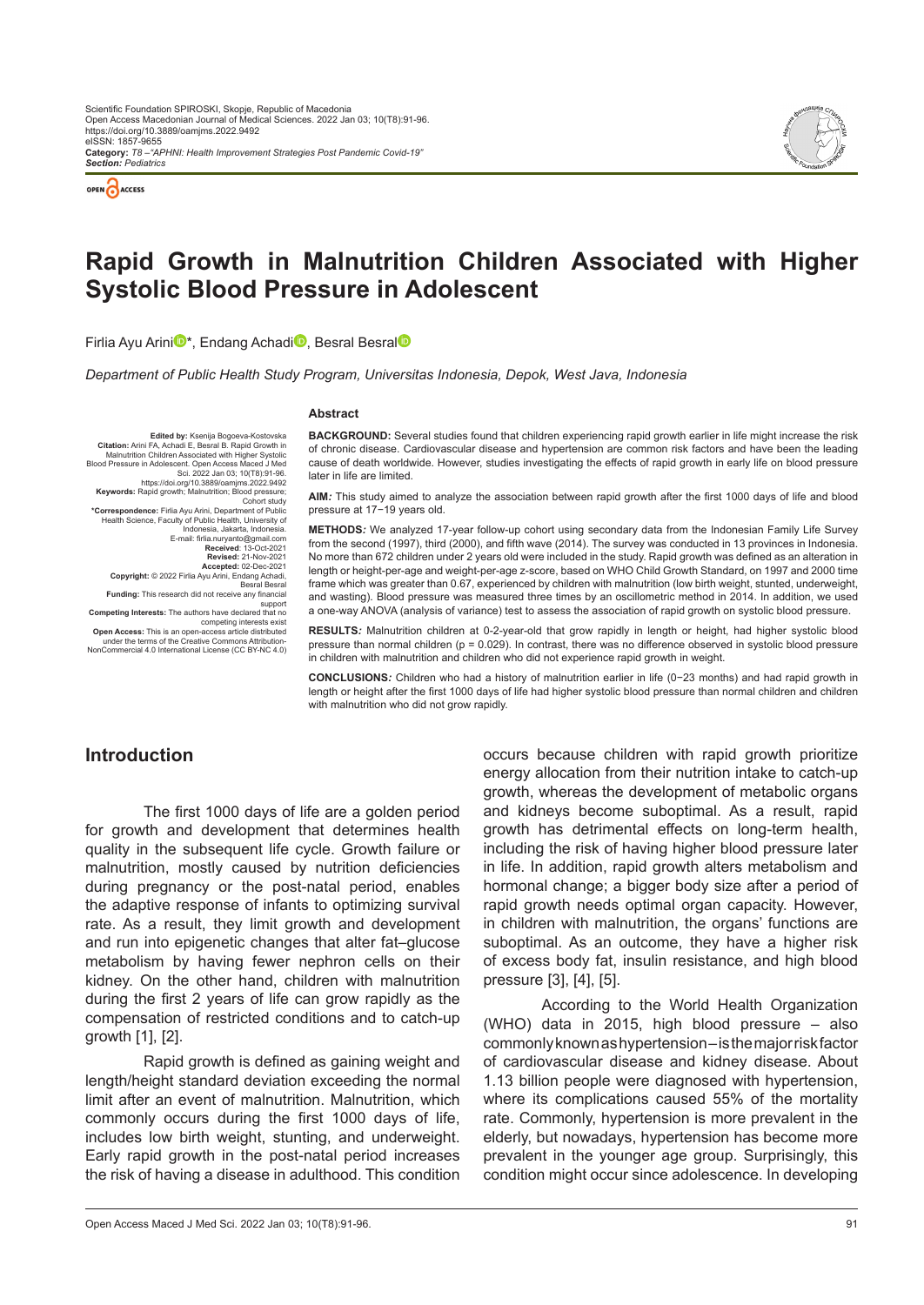countries, where malnutrition is common, the prevalence of hypertension has increased, including in Indonesia. Based on the Basic Health Survey (RISKESDAS) report, the prevalence of hypertension in adults age 18 years old and older was 25.8% in 2013, and it reached 34.1% in 2018 [6].

Hypertension in adolescence leads to hypertension in adults, which increases the risk of morbidity and mortality. Epidemiological evidence suggests that growth and development in early life affect the development of hypertension later in life [7], [8]. The earlier studies in developed countries have shown that hypertension was more prevalent in children with low birth weight and stunting in early life. In contrast, studies in developing countries have shown that low birth weight and stunting did not strongly correlate to blood pressure. Recent studies from Asian countries show that rapid growth in weight, body mass index, and height/length in early life significantly correlated to the blood pressure elevation [9], [10], [11].

A longitudinal study that analyses rapid growth and its association to later health outcomes is still limited in Indonesia. A distinct mechanism about how rapid growth is associated with blood pressure in the Indonesian population is still unknown. Therefore, this study analyzed the association of rapid growth after the first 1000 days of life to adolescents; blood pressure. The result of this study is expected to provide more information about rapid growth and its impact on blood pressure later in life and to improve early hypertension prevention programs.

### **Methods**

This study used secondary data from Indonesia Family Life Survey (IFLS), which provides longitudinal data from families and their individual members. There are five survey waves in which the data report has been published. We used data from the second wave in 1997, the third wave in 2000 and the fifth wave in 2014. This study was an observational study with a retrospective cohort design. Data were collected from sampled families in 13 provinces of Indonesia (4 provinces in Sumatra, 5 Provinces in Java, the other 4 provinces represent Bali, Nusa Tenggara Barat, South Kalimantan, and Sulawesi).

IFLS used stratified random sampling based on residence area to determine the study sample. The population in this study was households with children under 2 year olds or aged 0−23 months in 1997. The inclusion criteria were singleton biological children in households that had complete anthropometric and blood pressure measurements. Children who were premature or born with small for gestational age (SGA) condition, and children with the extreme value of standard deviation score in anthropometric indicators. were excluded from the sample. From a total of 1215 households with children under 2 available in 1997, only 672 children were included in this study. The questionnaires of IFLS consist of individual, household, and community books followed by anthropometric and health measurements. Data were collected by direct interview for adults and used proxy interviews for children and infants. We merged data from several questionnaire books. Institutional Review Board at Universitas Indonesia approved the study protocol number: Ket\_464/UN2.F10.D11/PPM.00.02/2021.

We followed the children aged 0−23 months at a baseline in 1997 until 17 to 19 years old in 2014. Children's data included in this study were birth dates, survey dates, age, sex, birth weight, length or height, weight, and blood pressure in wave 5. In addition, we used parents' education level for parents' data, and for household and community data, we included the household income, total asset, and housing area. As a result, the recontact rate of IFLS in every wave was more than 90%.

We defined children's age based on birth date and survey date. Birth weight was categorized as normal birth weight (>3 kg) and low birth weight (<3 kg). Children with birth weights lower than 3 kg had an increased risk of higher blood pressure in adults [5]. The trained nurse measured anthropometric and health measurements; the same methods were used in every survey wave. Length/height was measured using Shorr measuring boards, and children's weight was measured using Seca Floor Model Scales. Blood pressure was measured three times in the same visit using Omron Digital Self Initiating Meter (Oscillometric method), and we used average from those measurements.

Anthropometric data were converted into agegender specific z-score using WHO Anthro software, based on WHO Child Growth Standard. Children's length/height measurements were converted into height/length-for-age z-score (HAZ) and weight measurements into weight-for-age z-score (WAZ). Children weight-for-height/length were converted into weight-for-height z-score (WHZ). Stunting was defined as the HAZ score below −2SD, underweight as the WAZ score <−2SD and wasting as the WHZ score <−2SD. Rapid growth was defined as an increase or change of HAZ and WAZ from 1997 (children aged 0−23 months) to 2000 (children aged 3−5 years), more than 0.67 units equal to one unit major centile band in SD Score. This definition has been used in some studies of rapid growth in weight, body mass index (BMI), and length or height with samples in Low middle-income countries or Asian populations [1], [12], [13]. We grouped children at baseline into normal and children with malnutrition (low birth weight, stunting, or underweight). Furthermore, we divided children into three groups based on rapid growth in HAZ and WAZ, categorized as a normal group, children with malnutrition but not growth rapidly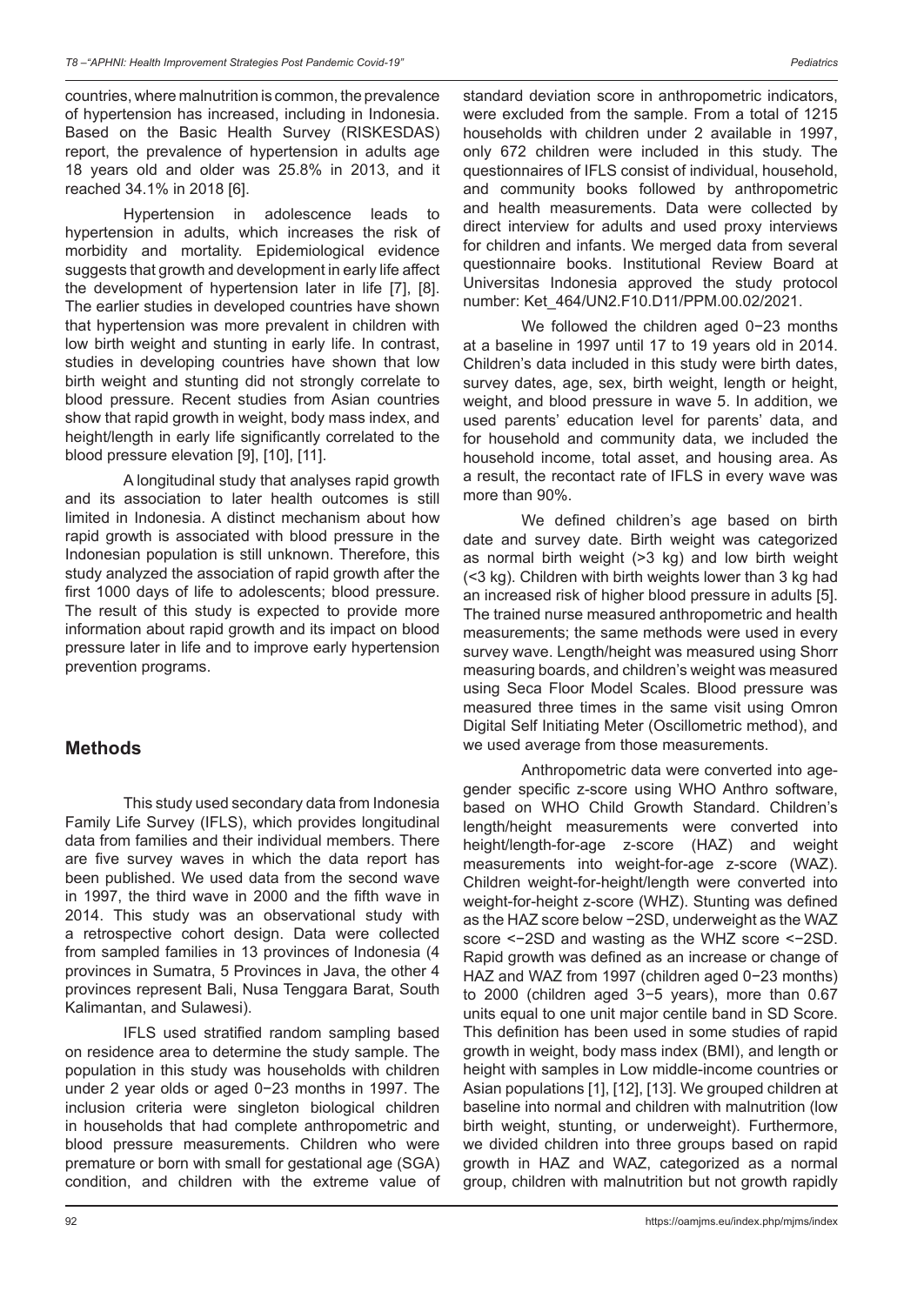(non-rapid growth), and children with malnutrition and growth rapidly (rapid growth).

Mother and father's education level was grouped into three categories: Did not attend school and attended primary school, middle school, and higher school. Next, we calculated household income and total assets. Then, we divided them into five quintiles, from the poorest to the richest – finally, housing areas were categorized as urban and rural areas.

We summarized characteristics of samples using univariate analyses, continuous variables described by mean with standard deviation or median and range after normality test, and categorical variables described by frequency and percentages of the total sample. In addition, we performed a one-way analysis of variance to compare blood pressure among rapid growth groups based on HAZ and WAZ. The test was significant if the p < 0,05. All analyses were conducted using STATA software.

### **Results**

Descriptive statistics of samples characteristic and demographic data are presented in Table 1. This study's samples were dominantly female; the sex ratio was nearly balanced for both sex groups. For most children aged 12−23 months, the least age group was 6 to 11 years old. The prevalence of low birth weight was 21.13% using a low birth weight cutoff point below 3 kg. Stunting was the most prevalent malnutrition experienced by 40% of samples. On the other hand, the prevalence of underweight was 20%, whereas the wasting rate was only 11.9%. Thus, more than half of the samples had a history of malnutrition: Low birth weight, stunting, underweight, or wasting. Of children with malnutrition in early life, 25.63% experienced rapid growth according to HAZ, and 20.3% had rapid growth based on WAZ.

Most of the parent's education level was no education or did not attend school or primary school, the percentage was 58,18% of mothers and 44,94% of fathers. Most samples had household income in Quintile 3 (22.7%) and total household assets mostly in Quantile 3 and 5 (20.09%). The mean value of numeric variables is described in Table 2. It was shown that the mean value of birth weight was  $3.19$  kg  $\pm$  0.52 kg, which was categorized as normal birth weight. However, it was found that the minimum birth weight value was 1 kg – categorized as very low and the maximum birth weight reached 6 kg – which is considered very high considering the gestational age was 37−40 weeks. Based on HAZ, WAZ, and WHZ measurements in 1997, the mean value at baseline was categorized as normal. The least mean value observed among those growth indicators was

#### **Table 1: Characteristic and demographic of respondents (n = 672)**

| Characteristics                       | n   | $\frac{1}{2}$ |
|---------------------------------------|-----|---------------|
| Sex                                   |     |               |
| Female                                | 354 | 52.68         |
| Male                                  | 318 | 47.32         |
| Age group                             |     |               |
| $0-5$ month                           | 181 | 28.86         |
| $6-11$ month                          | 153 | 22.77         |
| $12 - 23$ month                       | 338 | 50.3          |
| Birth weight                          |     |               |
| Normal                                | 530 | 78.87         |
| Low birth weight                      | 142 | 21.13         |
| Height for age Z score at baseline    |     |               |
| Normal                                | 409 | 60.86         |
| Stunting                              | 263 | 39.14         |
| Weight for age Z score at baseline    |     |               |
| Normal                                | 537 | 79.91         |
| Underweight                           | 145 | 20.09         |
| Weight for height Z score at baseline |     |               |
| Normal                                | 592 | 88.1          |
| Wasting                               | 80  | 11.9          |
| Malnutrition                          |     |               |
| Normal                                | 285 | 42.4          |
| Malnutrition                          | 387 | 57.59         |
| Rapid growth in HAZ                   |     |               |
| Normal                                | 285 | 42.4          |
| Non-rapid growth                      | 214 | 31.9          |
| Rapid growth                          | 172 | 25.63         |
| Rapid Growth on WAZ                   |     |               |
| Normal                                | 285 | 42.4          |
| Non-rapid growth                      | 250 | 37.3          |
| Rapid growth                          | 136 | 20.3          |
| Mother education                      |     |               |
| Middle school                         | 111 | 16.5          |
| Higher school                         | 170 | 25.3          |
| Father education                      |     |               |
| No education/primary                  | 302 | 44.94         |
| Middle school                         | 98  | 14.58         |
| Higher school                         | 272 | 40.47         |
| Household income                      |     |               |
| Quantile 1                            | 136 | 20.24         |
| Quantile 2                            | 136 | 20.24         |
| Quantile 3                            | 151 | 22.27         |
| Quantile 4                            | 118 | 17.56         |
| Quantile 5                            | 131 | 19.49         |
| <b>Total Asset</b>                    |     |               |
| Quantile 1                            | 134 | 19.94         |
| Quantile 2                            | 134 | 19.94         |
| Quantile 3                            | 135 | 20.09         |
| Quantile 4                            | 134 | 19.94         |
| Quantile 5                            | 135 | 20.09         |
| Housing area                          |     |               |
| Urban                                 | 387 | 64.84         |
| Rural                                 | 285 | 35.17         |

HAZ, while WHZ had the widest range. The mean value of systolic and diastolic blood pressure was 118.34 mmHg and 72.57 mmHg, respectively. The highest systolic and diastolic blood pressure values were 171.00 mmHg and 103.67 mmHg, respectively, which were above normal blood pressure limits. The normal blood pressure value for adolescents was a maximum of < 120 mmHg for systolic blood pressure and < 80 mmHg for diastolic blood pressure.

**Table 2: Mean of birth weight, HAZ, WAZ, WHZ at baseline and blood pressure in 2014 at age 17−19**

| Parameter                             | Mean $\pm$ SD      | Min     | Max    |
|---------------------------------------|--------------------|---------|--------|
| Birth weight (kilogram)               | $3.19 \pm 0.52$    |         | 6.03   |
| HAZ (score)                           | $-1.42 \pm 1.91$   | $-6$    | 5.93   |
| WAZ (score)                           | $-0.95 \pm 1.37$   | $-5.76$ | 4.87   |
| WHZ (score)                           | $-0.2 \pm 1.73$    | $-5.16$ | 10.57  |
| Systolic blood pressure (SBP) (mmHg)  | $118.34 \pm 12.38$ | 90      | 171    |
| Diastolic blood pressure (DBP) (mmHq) | $72.57 \pm 8.61$   | 40.67   | 103.67 |

The comparison of blood pressure means value between the group is described in Table 3. The result of HAZ among rapid growth groups – rapid linear growth – shows that the lowest mean value was observed in the non-rapid group for systolic blood pressure (SBP) and in the normal group for diastolic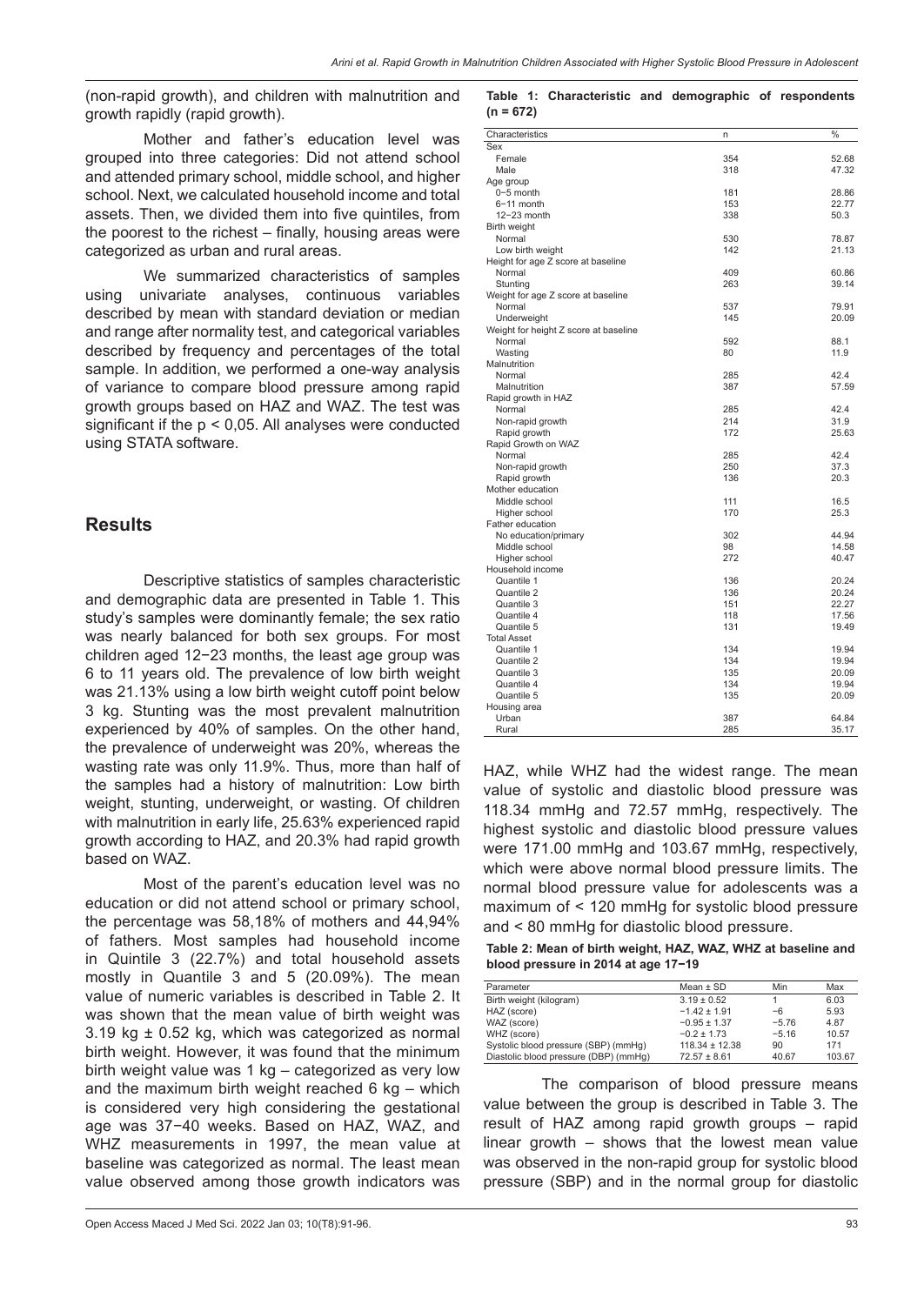**Table 3: Association of rapid growth with blood pressure in adolescent**

| Rapid growth group | <b>SBP</b>       | Min  | Max | <b>DBP</b>     | Min   | Max   |
|--------------------|------------------|------|-----|----------------|-------|-------|
|                    | Mean $\pm$ SD    |      |     | Mean $\pm$ SD  |       |       |
| Rapid growth HAZ   |                  |      |     |                |       |       |
| Normal             | $117.9 \pm 12.7$ | 90   | 171 | $72 \pm 8.8$   | 40.67 | 103.3 |
| Non-rapid growth   | $117.3 \pm 11.8$ | 93.7 | 159 | $72.3 \pm 8.2$ | 44.67 | 99    |
| Rapid growth       | $120.5 \pm 12.2$ | 96.7 | 157 | $73.9 \pm 8.8$ | 54.3  | 103.7 |
| p value            | $0.029*$         |      |     | 0.064          |       |       |
| Rapid growth WAZ   |                  |      |     |                |       |       |
| Normal             | $117.9 \pm 12.7$ | 90   | 171 | $72 \pm 8.8$   | 40.67 | 103.3 |
| Non-rapid growth   | $119.1 \pm 12.5$ | 95   | 159 | $73.3 \pm 8.3$ | 51.3  | 103.7 |
| Rapid growth       | $118.5 \pm 11.5$ | 93.7 | 153 | $72.5 \pm 8.8$ | 44.67 | 94.7  |
| n voluo            | 0.464            |      |     | 0.258          |       |       |

p value 0.464 0.258 SBP: Systolic blood pressure, DBP: Diastolic blood pressure, \*p < 0.05.

blood pressure (DBP). The highest mean value for SBP was in children with malnutrition who experienced rapid growth (120.5 mmHg). In line with SBP, the highest DBP based on HAZ was in the rapid growth group (73.9 mmHg). Between the rapid linear growth group, the normal group had the widest range of SBP and DBP. There was a significant difference between SBP mean values among the rapid linear growth group with p-value=0.029. Otherwise, there was no significant difference in DBP mean value among the rapid growth group based on HAZ. In contrast, the result observed in the rapid growth group based on WAZ, the highest mean of SBP and DBP was in the non-rapid growth group, who had a history of malnutrition in early life but did not have rapid weight growth after 2-year-old. The mean value of SBP and DBP was higher in the rapid growth group than in the normal group, but the non-rapid growth group experienced the highest in both measurements. There was no significant difference between SBP and DBP among the rapid growth group based on WAZ. The p-values of the comparison test in SBP and HBP among the rapid growth group based on WAZ were 0.464 and 0.258, respectively.

### **Discussion**

In recent years, the role of early life growth in determining the quality of health later in life has been extensively studied. Rapid growth during early life may have detrimental effects on health. The association between a child's rapid growth and blood pressure as the major risk factor of heart disease was investigated [9], [12]. We conducted an observational study using longitudinal data from 672 children aged 0−23 months in 1997 as a baseline and followed until they were 17 to 19 years old in 2014. We analyzed the rapid growth in children with malnutrition associated with blood pressure in adolescents. This study found that rapid growth in length/height in children with malnutrition during the first 1000 days of life was associated with higher systolic blood pressure. There was a significant difference between SBP in children with malnutrition who experienced rapid growth compared to normal children. The mean value of

SBP in children with malnutrition who experienced rapid growth was >120 mmHg, which was above the normal limit of SBP for adolescents aged 17−19 years old. Based on the American Academy of Pediatrics definition, SBP starts from 120 mmHg, categorized as elevated blood pressure [14]. The mean value of DBP in the rapid growth group based on HAZ was 73.9, which is also the highest among groups. However, it is below 80 mmHg, so that, on average, the mean DBP value is still considered normal blood pressure. There was a difference in DBP mean value between the rapid growth group based on HAZ, even though it was insignificant.

A study from Heys (2013) analyzed data from children in Hong Kong of 1997 birth cohort and followed until 11 years old, which found that linear growth in childhood was associated with adolescent systolic and diastolic blood pressure. In line with the study from Heys, another result from the same cohort study, which followed until the samples 17.5 years old, showed that greater length-for-age z-score (LAZ) obtained from 3 to 8 years and 8 to 14 years was positively associated with higher SBP. However, these two studies did not separate children based on their experience of malnutrition in early life. In addition, they collected birth weight data and anthropometric measurements at 3 months. According to a study from Heys, it was found that birth weight and growth in infancy were not strongly associated with adolescent blood pressure. Howeve, current body size and growth in childhood were more correlated to blood pressure. Similarly, the following cohort analyzed by Cheng showed that birth weight had no association with z-score SBP and DBP [9], [11].

This study divided the group of rapid growth into three, which separate children with malnutrition during 1000 first days of life at baseline. The children with malnutrition consist of those who experienced low birth weight, stunting, underweight and wasting. A hypothesis related to the fetal origin of the disease stated that prenatal exposures – indicated by birth weight – were associated with higher blood pressure. Studies in the Western population found an inverse association between birth weight and blood pressure. If studies from the Hong Kong birth cohort did not support the hypothesis, a cohort study from Amsterdam found that lower birth weight was associated with higher blood pressure at 5 years old. This study also suggested that faster weight gain and linear growth after 1 month of age positively correlated with systolic and diastolic blood pressure. The group with lower blood pressure from this study had a longer duration of breastfeeding and had complementary feeding introduction after 6 months of age [11], [15].

Children with prenatal and early post-natal undernutrition are predisposed to the increased risk of coronary heart disease caused by the development of atherogenic metabolic change. Hypertension is one of the risk factors of coronary heart disease. In addition, hypertension is commonly found in adults who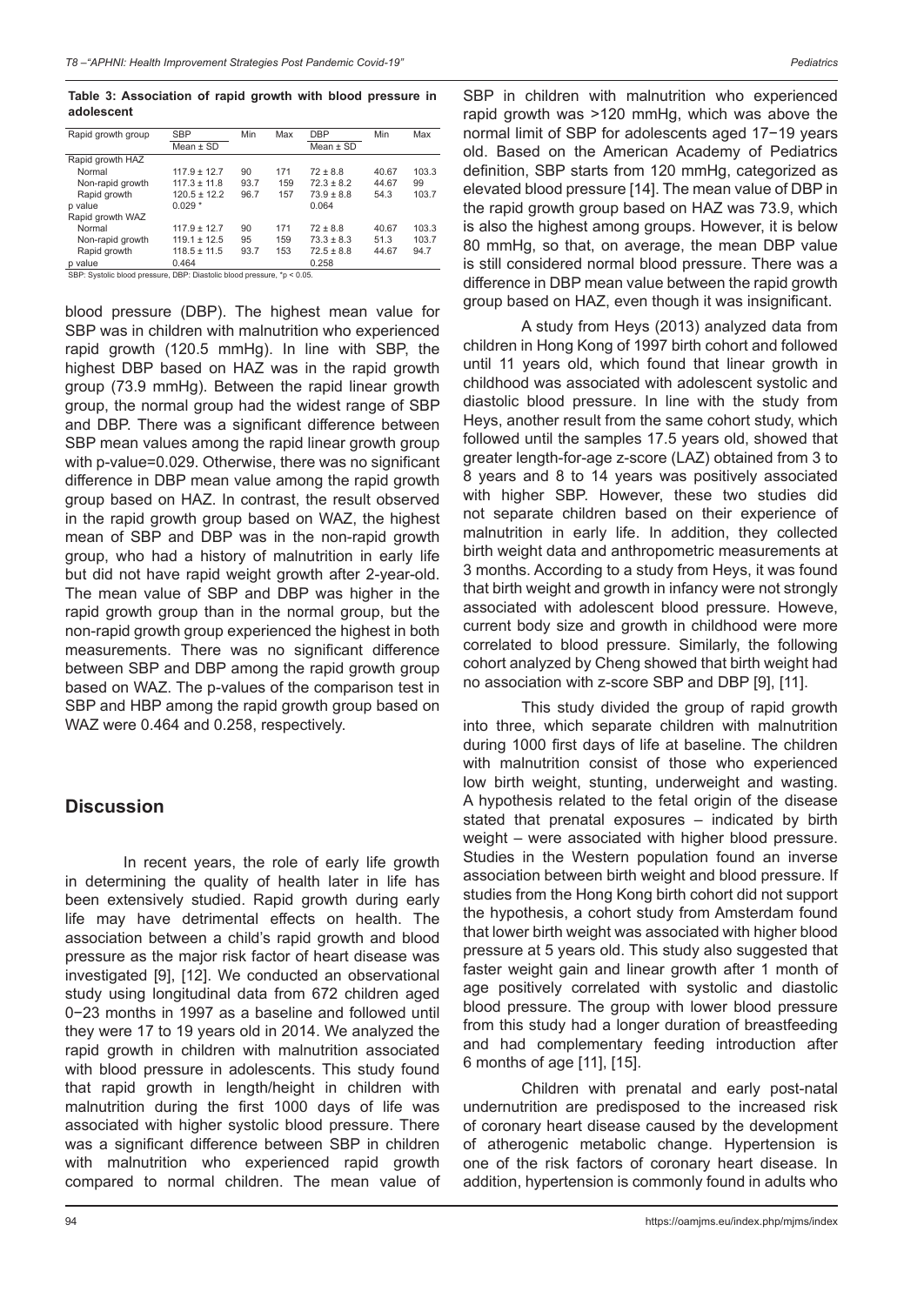experience stunting in early life. In India, a study from Deka found that 28% of stunted children had elevated blood pressure, particularly DBP (p < 0.05). Similarly, an earlier study from Febba in Brazil found that stunting was associated with angiotensin-converting enzyme activity, which correlated to higher blood pressure. In contrast, a study conducted in Indonesia shows no significant association between stunting in childhood and adolescent blood pressure, both systolic and diastolic [2], [10], [16], [17].

Several studies have reported that accelerated weight gain in early childhood is related to a higher risk of elevated blood pressure. The weight accelerated growth during childhood predicts elevated blood pressure. The weight gain during childhood was correlated with obesity risk. A study from Nan in China found that rapid growth in body mass index had a higher odd ratio of SBP and DBP with OR 2.38 and 2.42, respectively. Another study from Ong had found that children with fetal growth deceleration followed with rapid postnatal weight gain from 0 to 2 years, was associated with elevated blood pressure. In line with those studies, the study by Asiki in Uganda suggested that children who recovered from wasting had higher blood pressure than the normal group. Children in this group had the highest blood pressure trajectories from 3 to 7 years old compared to other groups [1], [12], [18]. The result of this study was contrary to studies from Ong and Nan. There was no significant difference between rapid growth groups based on WAZ in SBP and DBP. Malnutrition children who did not experience rapid growth in weight, had the highest mean of SBP and DBP. The effect of early pre- and post-natal exposure to malnutrition had significantly affected blood pressure. The limitation of this study was blood pressure measurements that used in this study were collected using digital measuring tools or oscillometer at one visit, not being confirmed or diagnosed as hypertension. We did not exclude the children who might have hypertension caused by immune metabolic disease because no data or supplements mention this condition.

Growth is the process of increasing in size that reflects the child's health and living condition. Poor child growth is associated with poorer cognition and health quality later in life. Hence, the promotion or recovery from poor growth has been a priority to improve cognitive function and children's health. However, many studies have revealed that rapid growth during early life has several adverse effects on long-term health. Rapid growth could increase the risk of chronic disease, including hypertension. This study showed rapid growth in children with malnutrition is the risk factor of higher systolic blood pressure [4], [9]. From the result of this study, it has been shown that rapid growth might increase the risk of elevated systolic blood pressure. On the other hand, if the prevalence of malnutrition was reduced, it might have a protective effect on the development of hypertension in adolescents and adults. Therefore, the growth of children who had malnutrition in early life should be monitored regularly. Furthermore, an intervention program for children and their families should be developed to reduce the risk of hypertension in later life.

## **Conclusion**

Rapid growth in length/height after 1000 days of life in children with malnutrition was associated with higher systolic blood pressure in adolescents. There was a significant difference between SBP in the rapid growth group and the normal group. In contrast, there was no significant difference between SBP in children with malnutrition who did not grow rapidly and the normal group. Diastolic blood pressure of children with malnutrition who experienced rapid growth in length/ height was higher than other groups but not significantly different. On the other hand, there was no significant difference between SBP and DBP among the rapid growth group based on WAZ.

## **Acknowledgment**

We would like to thank RAND for making Indonesian Family Life Survey data available for researchers and the Ministry of Education Culture and Technology Research, Indonesia, for scholarship research funding.

## **References**

- 1. Ong YY, Sadananthan SA, Aris IM, Tint MT, Yuan WL, Huang JY, *et al*. Mismatch between poor fetal growth and rapid postnatal weight gain in the first 2 years of life is associated with higher blood pressure and insulin resistance without increased adiposity in childhood: The GUSTO cohort study. Int J Epidemiol. 2020;49(5):1591-603. https://doi.org/10.1093/ije/dyaa143 PMid:32851407
- 2. Prendergast AJ, Humphrey JH. The stunting syndrome in developing countries. Paediatr Int Child Health. 2014;34(4):250-65. https://doi.org/10.1179/2046905514Y.0000000158 PMid:25310000
- 3. Achadi EL, Achadi A, Aninditha T. Stunting Prevention: The Important Role of 1000 First Days of Life. Depok: Jawa Barat; 2020. p. 155.
- 4. Singhal A. Long-Term Adverse Effects of Early Growth Acceleration or Catch-Up Growth. Ann Nutr Metab. 2017;70(3):236-40. https://doi.org/10.1159/000464302 PMid:28301849